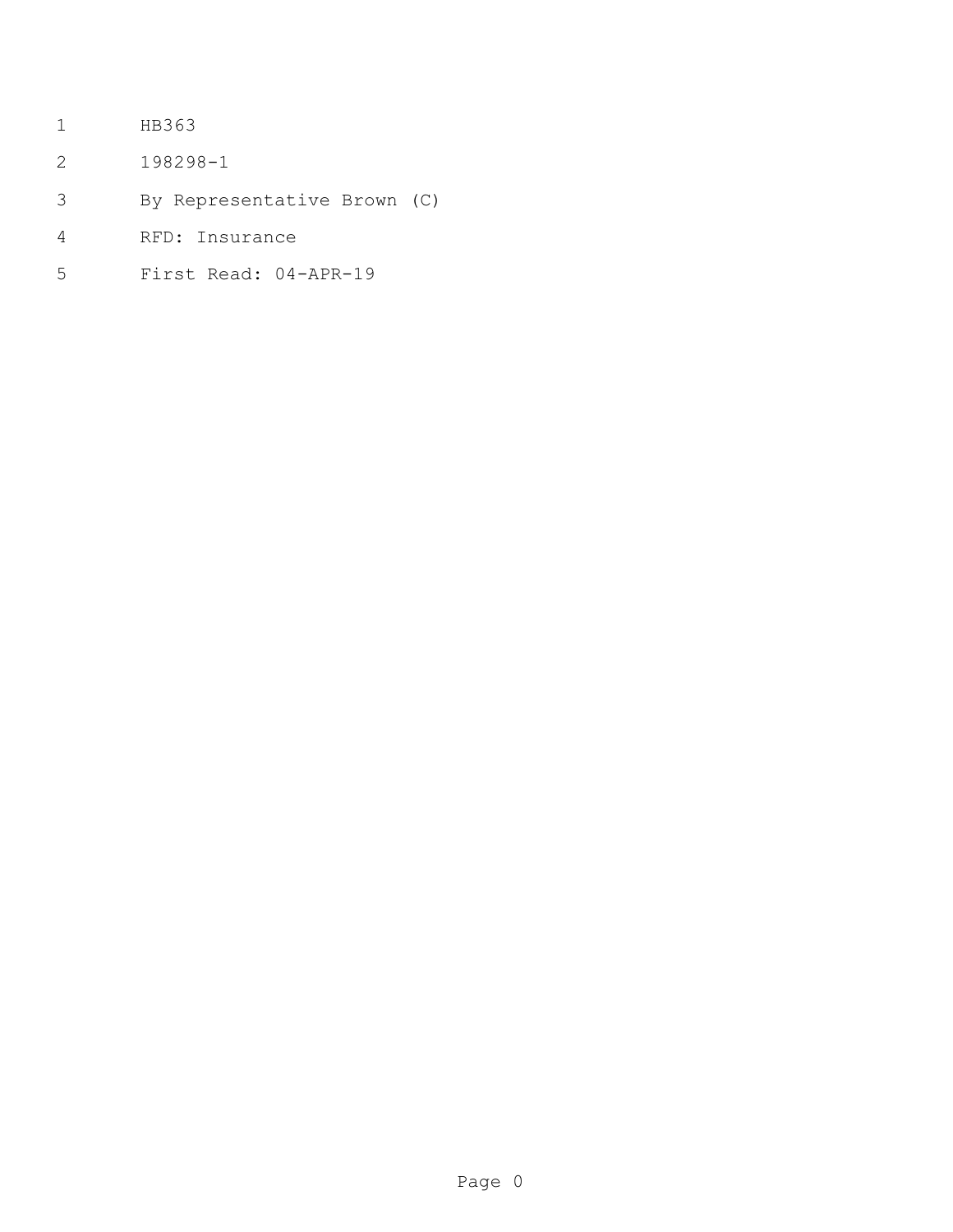198298-1:n:03/22/2019:KMS/tj LSA2019-1062 SYNOPSIS: Under existing law, certain residential property owners may apply for a grant to retrofit an insurable property to resist loss due to hurricane, tornado, or other catastrophic windstorm events through the Strengthen Alabama Homes Program. This bill would require the Strengthen Alabama Homes Program within the Department of Insurance to maintain as confidential all documents and information submitted by property owners or insurance companies in support of grant applications. A BILL 22 TO BE ENTITLED 23 AN ACT Relating to insurance; to amend Section 27-31E-3, Code of Alabama 1975, to require the Strengthen Alabama Homes Program within the Department of Insurance to maintain as